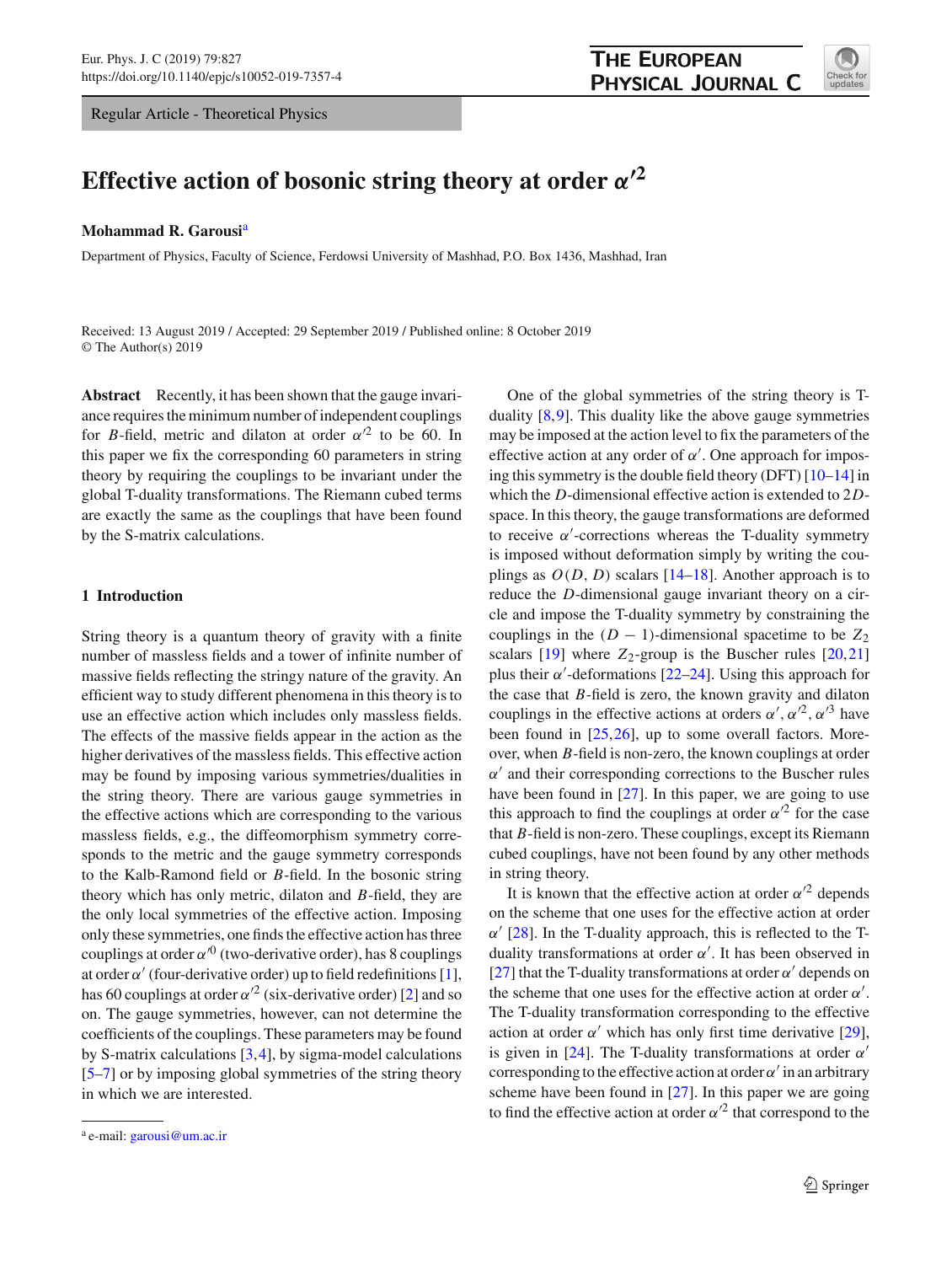effective action at order  $\alpha'$  which has minimum number of couplings [\[1\]](#page-8-0).

The outline of the paper is as follows: In Sect. [2,](#page-1-0) we write the known minimum number of couplings at orders  $\alpha'$  and  $\alpha'^2$  that the gauge symmetry can fix up to field redefinitions. In Sect. [3,](#page-2-0) we impose the T-duality symmetry on the gauge invariant couplings to find their corresponding parameter. The calculations at order  $\alpha'$  have been already done in [\[27](#page-9-13)]. That calculations produce the known couplings in the literature and the corresponding T-duality transformations. The calculations at order  $\alpha'^2$  are new. We have found both the effective action and the corresponding T-duality transformations. However, since the expressions for the T-duality transformations are very lengthy we will write only the effective action (see  $(40)$ ). We have found that there are only 27 nonzero couplings in the effective action at order  $\alpha'^2$ . Two of them have already been found by the S-matrix calculations [\[30](#page-9-16)]. All other terms are new couplings that the T-duality constraint produces. In Sect. [4,](#page-7-0) we briefly discuss our results.

#### <span id="page-1-0"></span>**2 Gauge invariance constraint**

The effective action of string theory has a double expansions. One expansion is the genus expansion which includes the classical sphere-level and a tower of quantum effects. The other one is a stringy expansion which is an expansion in terms of higher-derivative or  $\alpha'$ -expansion. The classical effective action has the following  $\alpha'$ -expansion in the string frame:

$$
\mathbf{S}_{\text{eff}} = \sum_{n=0}^{\infty} \alpha^{n} \mathbf{S}_{n} = \mathbf{S}_{0} + \alpha^{'} \mathbf{S}_{1} + \alpha^{'}{}^{2} \mathbf{S}_{2} + \cdots ;
$$

$$
\mathbf{S}_{n} = -\frac{2}{\kappa^{2}} \int d^{D}x \sqrt{-G} e^{-2\Phi} \mathcal{L}_{n}
$$
(1)

The effective action must be invariant under the coordinate transformations and under the *B*-field gauge transformations. So the metric  $G_{\mu\nu}$ , the antisymmetric *B*-field and dilaton  $\Phi$ must appear in the Lagrangian  $\mathcal{L}_n$  trough their field strengths and their covariant derivatives. This requires the effective action at order  $\alpha^{0}$  to have the following couplings:

<span id="page-1-1"></span>
$$
\mathcal{L}_0 = a_1 R + a_2 \nabla_\alpha \Phi \nabla^\alpha \Phi + a_3 H_{\alpha\beta\gamma} H^{\alpha\beta\gamma} \tag{2}
$$

where  $a_1$ ,  $a_2$ ,  $a_3$  are three parameters which can not be fixed by the gauge invariance constraints.

At higher orders of  $\alpha'$ , one has the freedom of using field redefinitions and the Bianchi identities. As a result, there are no unique form for the couplings, even the number of couplings are not unique at the higher orders of  $\alpha'$ . There are however, schemes in which the number of couplings are minimum. It has been shown in  $[1]$  that the minimum number of couplings at order  $\alpha'$  is 8. These eight couplings can also be

written in different schemes. In one particular such scheme, the couplings can be written as [\[2](#page-8-1)]

<span id="page-1-2"></span>
$$
\mathcal{L}_1 = \mathcal{L}_1^1 + \mathcal{L}_1^2 \tag{3}
$$

where  $\mathcal{L}_1^1$  includes the minimum number of couplings which do not include the dilaton, i.e., ,

$$
\mathcal{L}_1^1 = b_1 R_{\alpha\gamma\beta\delta} R^{\alpha\beta\gamma\delta} + b_2 H_{\alpha}^{\delta\epsilon} H^{\alpha\beta\gamma} H_{\beta\delta}^{\delta} H_{\gamma\epsilon\zeta} + b_3 H_{\alpha\beta}^{\delta} H^{\alpha\beta\gamma} H_{\gamma}^{\epsilon\zeta} H_{\delta\epsilon\zeta} + b_4 H_{\alpha}^{\delta\epsilon} H^{\alpha\beta\gamma} R_{\beta\delta\gamma\epsilon}
$$
 (4)

and  $\mathcal{L}_1^2$  includes the other couplings which all include nontrivially the dilaton, i.e., ,

$$
\mathcal{L}_1^2 = b_5 H_{\beta\gamma\delta} H^{\beta\gamma\delta} \nabla_{\alpha} \Phi \nabla^{\alpha} \Phi + b_6 H_{\alpha}^{\gamma\delta} H_{\beta\gamma\delta} \nabla^{\alpha} \Phi \nabla^{\beta} \Phi \n+ b_7 H_{\alpha}^{\gamma\delta} H_{\beta\gamma\delta} \nabla^{\beta} \nabla^{\alpha} \Phi + b_8 \nabla_{\alpha} \Phi \nabla^{\alpha} \Phi \nabla_{\beta} \Phi \nabla^{\beta} \Phi
$$
 (5)

where  $b_1, \ldots, b_8$  are eight parameters which can not be fixed by the gauge invariance constraints.

At order  $\alpha'^2$ , the minimum number of couplings is 60. In one particular minimal scheme in which there is no *R*,  $R_{\mu\nu}$ ,  $\nabla_{\mu}H^{\mu\alpha\beta}$ ,  $\nabla_{\mu}\nabla^{\mu}\Phi$ , the couplings are [\[2\]](#page-8-1)

<span id="page-1-3"></span>
$$
\mathcal{L}_2 = \mathcal{L}_2^1 + \mathcal{L}_2^2 \tag{6}
$$

where  $\mathcal{L}_2^1$  has the minimum number of couplings in which the dilaton does not appear, i.e., ,

<span id="page-1-4"></span>
$$
\mathcal{L}_{2}^{1} = c_{1} R_{\alpha}{}^{\epsilon}{}_{\gamma}{}^{\gamma} R^{\alpha\beta\gamma\delta} R_{\beta\zeta\delta\epsilon} + c_{2} R_{\alpha\beta}{}^{\epsilon} R^{\alpha\beta\gamma\delta} R_{\gamma\epsilon\delta\zeta}
$$
  
\n
$$
+ c_{3} H_{\alpha}{}^{\delta} \epsilon H^{\alpha\beta\gamma} H_{\beta\delta}{}^{\zeta} H_{\gamma}{}^{\mu\nu} H_{\epsilon\iota}{}^{\mu} H_{\zeta\kappa\mu}
$$
  
\n
$$
+ c_{4} H_{\alpha\beta}{}^{\delta} H^{\alpha\beta\gamma} H_{\gamma}{}^{\epsilon}{}^{\zeta} H_{\delta}{}^{\kappa} H_{\epsilon\zeta}{}^{\mu} H_{\kappa\mu}
$$
  
\n
$$
+ c_{5} H_{\alpha\beta}{}^{\delta} H^{\alpha\beta\gamma} H_{\gamma}{}^{\epsilon}{}^{\zeta} H_{\delta\epsilon}{}^{\iota} H_{\zeta}{}^{\kappa} \mu H_{\kappa\mu}
$$
  
\n
$$
+ c_{6} H_{\alpha}{}^{\delta} \epsilon H^{\alpha\beta\gamma} H_{\beta}{}^{\zeta}{}^{\iota} H_{\delta\zeta}{}^{\kappa} R_{\gamma\epsilon\iota\kappa}
$$
  
\n
$$
+ c_{7} H_{\alpha}{}^{\delta} H^{\alpha\beta\gamma} R_{\beta}{}^{\zeta}{}_{\delta}{}^{\kappa} R_{\gamma\epsilon\iota\kappa}
$$
  
\n
$$
+ c_{8} H_{\alpha\beta}{}^{\delta} H^{\alpha\beta\gamma} H_{\epsilon\zeta}{}^{\kappa} H^{\epsilon\zeta\iota} R_{\gamma\iota\delta\kappa}
$$
  
\n
$$
+ c_{10} H_{\alpha}{}^{\delta\epsilon} H^{\alpha\beta\gamma} R_{\beta}{}^{\epsilon}{}_{\delta}{}^{\iota} R_{\gamma\iota\epsilon\zeta}
$$
  
\n
$$
+ c_{11} H_{\alpha}{}^{\delta\epsilon} H^{\alpha\beta\gamma} R_{\beta}{}^{\epsilon}{}_{\delta}{}^{\iota} R_{\gamma\iota\epsilon\zeta}
$$
  
\n
$$
+ c_{12} H_{\alpha\beta}{}^{\delta} H^{\
$$

and  $\mathcal{L}_2^2$  has the other couplings which all include derivatives of the dilaton, i.e., ,

<span id="page-1-5"></span>
$$
\mathcal{L}_2^2 = c_{21} H_\beta^{\epsilon\zeta} H^{\beta\gamma\delta} H_{\gamma\epsilon}^{\iota} H_{\delta\zeta\iota} \nabla_\alpha \Phi \nabla^\alpha \Phi + c_{22} R_{\beta\gamma\delta\epsilon} R^{\beta\gamma\delta\epsilon} \nabla_\alpha \Phi \nabla^\alpha \Phi
$$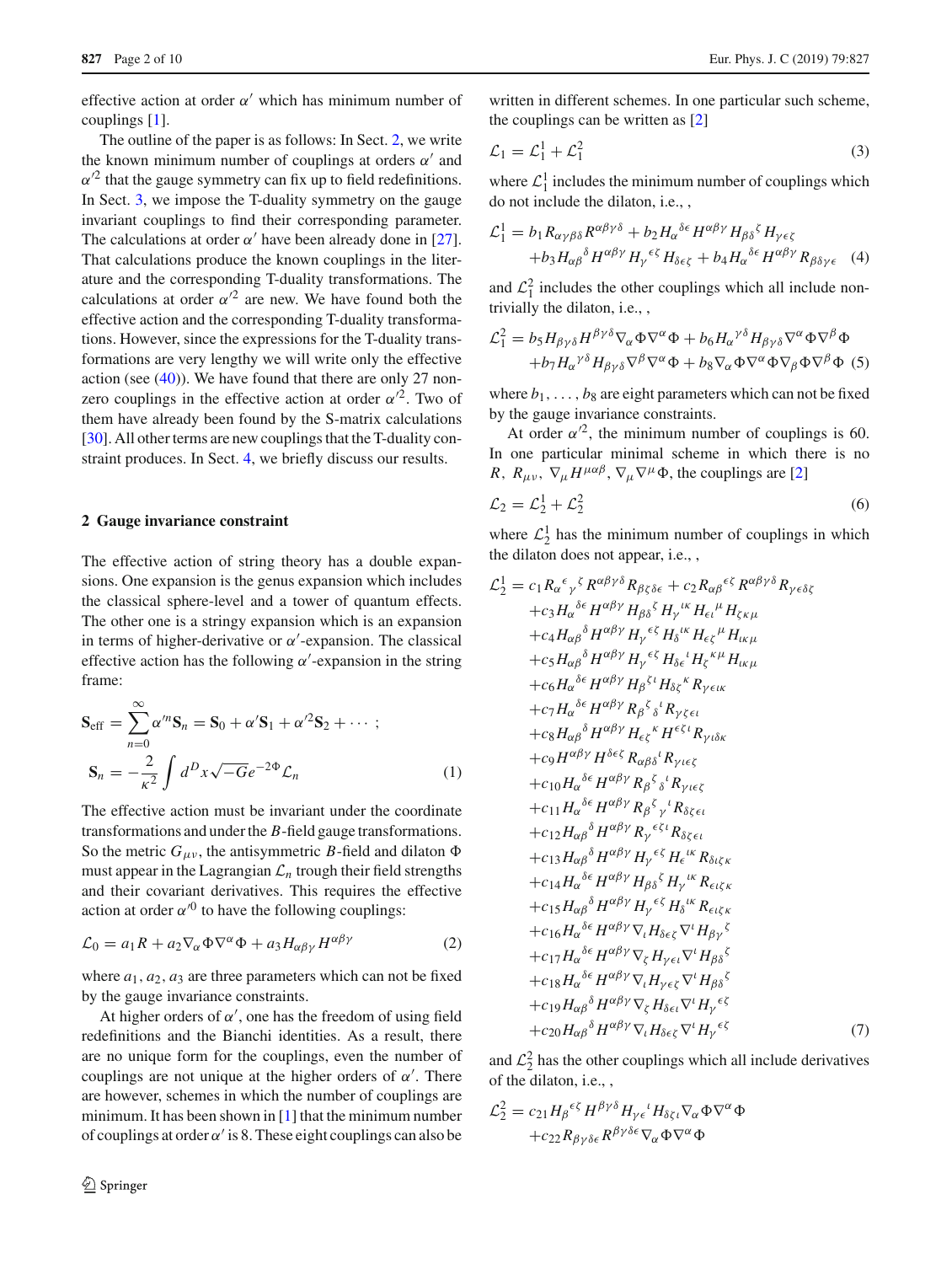$+c_{23}H_{\beta}^{\epsilon\zeta}H^{\beta\gamma\delta}R_{\gamma\epsilon\delta\zeta}\nabla_{\alpha}\Phi\nabla^{\alpha}\Phi$  $+c_{24}H_{\alpha}^{\ \gamma\delta}H_{\beta}^{\ \epsilon\zeta}H_{\gamma\epsilon}^{\ \iota}H_{\delta\zeta\iota}\nabla^{\alpha}\Phi\nabla^{\beta}\Phi$  $+c_{25}R_{\alpha}^{\ \gamma\delta\epsilon}R_{\beta\delta\gamma\epsilon}\nabla^{\alpha}\Phi\nabla^{\beta}\Phi$  $+c_{26}H_{\alpha}^{\ \gamma\delta}H_{\beta}^{\ \epsilon\zeta}R_{\gamma\epsilon\delta\zeta}\nabla^{\alpha}\Phi\nabla^{\beta}\Phi$  $+c_{27}H_{\nu\delta\epsilon}H^{\gamma\delta\epsilon}\nabla^{\alpha}\Phi\nabla_{\beta}\nabla_{\alpha}\Phi\nabla^{\beta}\Phi$  $+c_{28}H_{\alpha}^{\ \gamma\delta}H_{\beta}^{\ \epsilon\zeta}H_{\gamma\epsilon}^{\ \iota}H_{\delta\zeta\iota}\nabla^{\beta}\nabla^{\alpha}\Phi$  $+c_{29}H_{\alpha}^{\ \gamma\delta}H_{\beta}^{\ \epsilon\zeta}H_{\gamma\delta}^{\ \ i}H_{\epsilon\zeta\iota}\nabla^{\beta}\nabla^{\alpha}\Phi$  $+c_{30}H_{\alpha}^{\ \gamma\delta}H_{\beta\gamma}^{\ \epsilon}H_{\delta}^{\ \zeta\iota}H_{\epsilon\zeta\iota}\nabla^{\beta}\nabla^{\alpha}\Phi$  $+c_{31}H_{\gamma\delta}^{\beta}H^{\gamma\delta\epsilon}R_{\alpha\epsilon\beta\delta}^{\gamma}V^{\beta}\nabla^{\alpha}\Phi$  $+c_{32}R_{\alpha}^{\ \gamma\delta\epsilon}R_{\beta\delta\gamma\epsilon}\nabla^{\beta}\nabla^{\alpha}\Phi$  $+c_{33}H_{\alpha}^{\ \gamma\delta}H_{\gamma}^{\ \epsilon\zeta}R_{\beta\epsilon\delta\zeta}\nabla^{\beta}\nabla^{\alpha}\Phi$  $+c_{34}H_{\alpha}^{\ \gamma\delta}H_{\beta}^{\ \epsilon\zeta}R_{\gamma\epsilon\delta\zeta}\nabla^{\beta}\nabla^{\alpha}\Phi$  $+c_{35}H_{\alpha}^{\delta \epsilon} \nabla^{\alpha} \Phi \nabla^{\beta} \Phi \nabla_{\gamma} H_{\beta \delta \epsilon} \nabla^{\gamma} \Phi$ +c<sub>36</sub> $\nabla_{\alpha}\Phi\nabla^{\alpha}\Phi\nabla_{\beta}\Phi\nabla^{\beta}\Phi\nabla_{\nu}\Phi\nabla^{\gamma}\Phi$ +c<sub>37</sub> $\nabla_{\alpha} \Phi \nabla^{\alpha} \Phi \nabla^{\beta} \Phi \nabla_{\gamma} \nabla_{\beta} \Phi \nabla^{\gamma} \Phi$  $+c_{38}H_\beta{}^{\delta\epsilon}H_{\gamma\delta\epsilon}\nabla^\alpha\Phi\nabla^\beta\Phi\nabla^\gamma\nabla_\alpha\Phi$  $+c_{39}H_{\beta}^{\delta \epsilon}H_{\gamma\delta \epsilon}\nabla^{\beta}\nabla^{\alpha}\Phi\nabla^{\gamma}\nabla_{\alpha}\Phi$ + $c_{40}\nabla^{\alpha}\Phi\nabla^{\beta}\Phi\nabla_{\nu}\nabla_{\beta}\Phi\nabla^{\gamma}\nabla_{\alpha}\Phi$ + $c_{41}\nabla^{\beta}\nabla^{\alpha}\Phi\nabla_{\nu}\nabla_{\beta}\Phi\nabla^{\gamma}\nabla_{\alpha}\Phi$  $+c_{42}H_{\beta}^{\delta \epsilon}H_{\gamma\delta \epsilon}\nabla_{\alpha}\Phi\nabla^{\alpha}\Phi\nabla^{\gamma}\nabla^{\beta}\Phi$  $+c_{43}H_{\alpha}^{\ \delta\epsilon}\nabla^{\alpha}\Phi\nabla_{\gamma}H_{\beta\delta\epsilon}\nabla^{\gamma}\nabla^{\beta}\Phi$ + $c_{44}\nabla_{\alpha}\Phi\nabla^{\alpha}\Phi\nabla_{\nu}\nabla_{\beta}\Phi\nabla^{\gamma}\nabla^{\beta}\Phi$  $+c_{45}H_{\alpha\gamma}$ <sup> $\epsilon$ </sup>  $H_{\beta\delta\epsilon}\nabla^{\alpha}\Phi\nabla^{\beta}\Phi\nabla^{\delta}\nabla^{\gamma}\Phi$  $+c_{46}R_{\alpha\gamma\beta\delta}\nabla^{\alpha}\Phi\nabla^{\beta}\Phi\nabla^{\delta}\nabla^{\gamma}\Phi$  $+c_{47}H_{\alpha\gamma}$ <sup> $\epsilon$ </sup>  $H_{\beta\delta\epsilon}\nabla^{\beta}\nabla^{\alpha}\Phi\nabla^{\delta}\nabla^{\gamma}\Phi$  $+c_{48}R_{\alpha\gamma\beta\delta}\nabla^{\beta}\nabla^{\alpha}\Phi\nabla^{\delta}\nabla^{\gamma}\Phi$  $+c_{49}H_{\beta}^{\delta \epsilon} \nabla^{\alpha} \Phi \nabla^{\gamma} \nabla^{\beta} \Phi \nabla_{\epsilon} H_{\alpha \gamma \delta}$  $+c_{50}H^{\gamma\delta\epsilon}\nabla^{\alpha}\Phi\nabla^{\beta}\nabla_{\alpha}\Phi\nabla_{\epsilon}H_{\beta\gamma\delta}$  $+c_{51}\nabla^{\alpha}\Phi\nabla^{\beta}\Phi\nabla_{\delta}H_{\beta\gamma\epsilon}\nabla^{\epsilon}H_{\alpha}^{\gamma\delta}$  $+ c_{52}\nabla^{\beta}\nabla^{\alpha}\Phi\nabla_{\delta}H_{\beta\gamma\epsilon}\nabla^{\epsilon}H_{\alpha}^{\gamma\delta}$  $+c_{53}\nabla^{\alpha}\Phi\nabla^{\beta}\Phi\nabla_{\epsilon}H_{\beta\gamma\delta}\nabla^{\epsilon}H_{\alpha}^{\gamma\delta}$  $+c_{54}\nabla^{\beta}\nabla^{\alpha}\Phi\nabla_{\epsilon}H_{\beta\gamma\delta}\nabla^{\epsilon}H_{\alpha}^{\gamma\delta}$  $+c_{55}\nabla_{\alpha}\Phi\nabla^{\alpha}\Phi\nabla_{\epsilon}H_{\beta\nu\delta}\nabla^{\epsilon}H^{\beta\gamma\delta}$  $+c_{56}H_{\alpha}^{\ \beta\gamma}R_{\gamma\zeta\delta\epsilon}\nabla^{\alpha}\Phi\nabla^{\zeta}H_{\beta}^{\ \delta\epsilon}$  $+c_{57}H_{\beta\gamma}$ <sup> $\epsilon$ </sup>  $H^{\beta\gamma\delta}H_{\delta}^{\ \zeta\iota}\nabla^{\alpha}\Phi\nabla_{\iota}H_{\alpha\epsilon\zeta}$  $+c_{58}H_{\alpha}{}^{\beta\gamma}H_{\delta\epsilon}{}^{l}H^{\delta\epsilon\zeta}\nabla^{\alpha}\Phi\nabla_{l}H_{\beta\gamma\zeta}$  $+c_{59}H_{\alpha}{}^{\beta\gamma}H_{\beta}{}^{\delta\epsilon}H_{\delta}{}^{\zeta\iota}\nabla^{\alpha}\Phi\nabla_{\iota}H_{\gamma\epsilon\zeta}$  $+c_{60}H_{\alpha}{}^{\beta\gamma}H_{\beta}{}^{\delta\epsilon}H_{\gamma}{}^{\zeta\iota}\nabla^{\alpha}\Phi\nabla_{\iota}H_{\delta\epsilon\zeta}$  (8)

where  $c_1, \ldots, c_{60}$  are 60 parameters which can not be fixed by the gauge invariance constraint.

Up to this point, the above couplings are valid for any higher derivative theory which includes metric, *B*-field and dilaton. In the string theory, however, the parameters in [\(2\)](#page-1-1), [\(3\)](#page-1-2) and [\(6\)](#page-1-3) may be fixed by imposing some other specific constraints which are valid only in the string theory. For example, one may construct the appropriate S-matrix elements with the above couplings and then compare them with the  $\alpha'$ -expansion of the corresponding sphere-level S-matrix elements in the string theory to fix the parameters. This method has been used in  $[1]$  $[1]$  to find the parameters in  $(2)$ ,  $(3)$ . The parameters  $c_1$ ,  $c_2$  in [\(6\)](#page-1-3) have been also found by the S-matrix method in [\[30\]](#page-9-16). The S-matrix method for fixing all parameters in [\(6\)](#page-1-3), however, requires one to calculate six-point function in string theory in full details which has not been done yet.

Instead of comparing the S-matrix elements of above couplings with the corresponding S-matrix elements in the string theory, one may impose some other symmetries of the string theory to fix the parameters in  $(2)$ ,  $(3)$  and  $(6)$ . The bosonic string theory has the global T-duality symmetry as well as the gauge symmetries that have been used to find the couplings in  $(2)$ ,  $(3)$  and  $(6)$ . It has been shown in [\[27](#page-9-13)] that the T-duality symmetry can fix correctly the couplings in [\(2\)](#page-1-1), [\(3\)](#page-1-2) up to overall factors at each order of  $\alpha'$ . In the next section, we show that imposing the T-duality on the couplings in [\(6\)](#page-1-3) can also fix all 60 parameters in terms of the overall factor at order  $α'$ .

#### <span id="page-2-0"></span>**3 T-duality invariance constraint**

The T-duality constraint on the *D*-dimensional effective action **S**eff, in the most simple form, is to reduce the theory on a circle with  $U(1)$  isometry to find the  $(D - 1)$ dimensional effective action  $S_{\text{eff}}(\psi)$  where  $\psi$  represents all massless fields in the  $(D-1)$ -dimensional base space. Then one has to transform it under the T-duality transformations to produce  $S_{\text{eff}}(\psi')$  where  $\psi'$  represents the T-duality transformations of the massless fields in the base space. The T-duality invariance constraint is then

<span id="page-2-1"></span>
$$
S_{\rm eff}(\psi) - S_{\rm eff}(\psi') = \int d^{D-1}x \sqrt{-\bar{g}} \nabla_a \left( e^{-2\bar{\phi}} J^a \right) \tag{9}
$$

where  $\bar{g}_{ab}$ ,  $\bar{\phi}$  are the metric and dilaton in the base space, and  $J^a$  is an arbitrary covariant vector made of the  $(D - 1)$ dimensional fields. It has the following  $\alpha'$ -expansion:

$$
J^a = \sum_{n=0}^{\infty} \alpha'^n J_n^a \tag{10}
$$

where  $J_n^a$  is an arbitrary covariant vector at order  $\alpha^n$ .

To have a background with  $U(1)$  isometry, it is convenient to use the following background for the metric, *B*-field and dilaton:

<span id="page-2-2"></span>
$$
G_{\mu\nu} = \begin{pmatrix} \bar{g}_{ab} + e^{\varphi} g_{a} g_{b} & e^{\varphi} g_{a} \\ e^{\varphi} g_{b} & e^{\varphi} \end{pmatrix},
$$

<sup>2</sup> Springer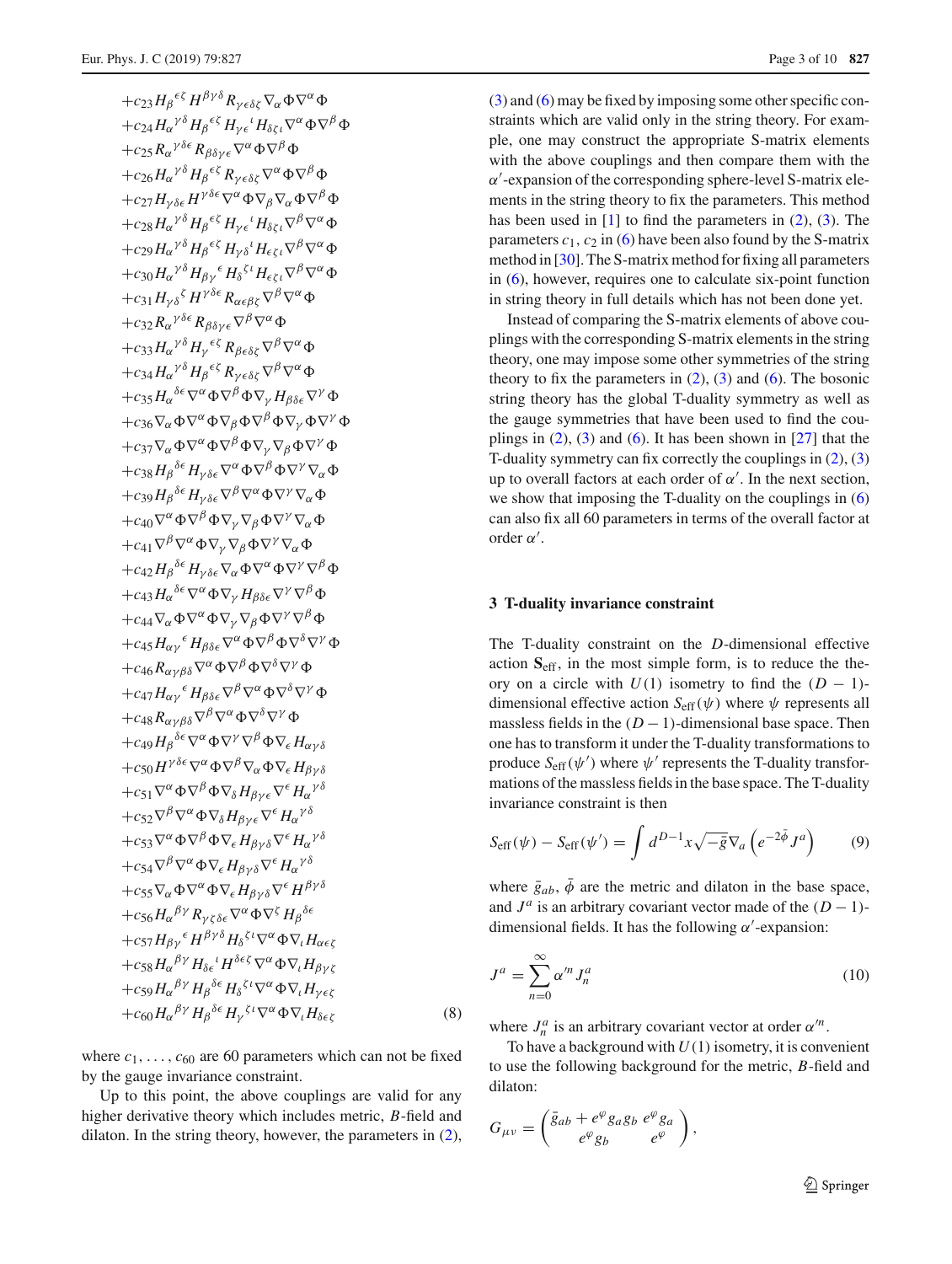$$
B_{\mu\nu} = \begin{pmatrix} \bar{b}_{ab} + \frac{1}{2}b_{a}g_{b} - \frac{1}{2}b_{b}g_{a} & b_{a} \\ -b_{b} & 0 \end{pmatrix},
$$
  
\n
$$
\Phi = \bar{\phi} + \varphi/4
$$
\n(11)

where  $b_{ab}$  is the B-field in the base space, and  $g_a$ ,  $b_b$  are two vectors in this space. Inverse of the above *D*-dimensional metric is

<span id="page-3-7"></span>
$$
G^{\mu\nu} = \begin{pmatrix} \bar{g}^{ab} & -g^a \\ -g^b \ e^{-\varphi} + g_c g^c \end{pmatrix}
$$
 (12)

where  $\bar{g}^{ab}$  is the inverse of the base metric which raises the index of the vectors.

The T-duality transformations at the leading order of  $\alpha'$ on the  $(D - 1)$ -dimensional fields are given by the Buscher rules [\[20](#page-9-7)[,21](#page-9-8)]. In the above parametrisation, they become the following linear transformations:

<span id="page-3-0"></span>
$$
\varphi' = -\varphi, \ g'_{\mu} = b_{\mu}, \ b'_{\mu} = g_{\mu}, \ \bar{g}'_{\alpha\beta} = \bar{g}_{\alpha\beta}, \ \bar{b}'_{\alpha\beta} \n= \bar{b}_{\alpha\beta}, \ \bar{\phi}' = \bar{\phi}
$$
\n(13)

They form a  $Z_2$ -group, i.e.,  $(x')' = x$  where *x* is any field in the base space. At higher orders of  $\alpha'$ , the above transformations receive higher derivative corrections, i.e.,

$$
\psi' = \sum_{n=0}^{\infty} \alpha'^n \psi'_n \tag{14}
$$

where  $\psi'_0$  is the Buscher rules [\(13\)](#page-3-0),  $\psi'_1$  contains corrections to the Buscher rules at order  $\alpha'$  and so on. The deformed transformations must satisfy the  $Z_2$ -group.

# 3.1 T-duality constraint at orders  $\alpha'^0$ ,  $\alpha'$

To impose the constraint [\(9\)](#page-2-1) on the diffeomorphism invariant couplings [\(6\)](#page-1-3), we first review how imposing this constraint on the couplings at orders  $\alpha^{0}$  and  $\alpha'$  can fix their parameters [\[27](#page-9-13)]. The constraint [\(9\)](#page-2-1) at order  $\alpha^{0}$  is

<span id="page-3-2"></span>
$$
S_0(\psi) - S_0(\psi'_0) = \int d^{D-1}x \sqrt{-\bar{g}} \nabla_a \left( e^{-2\bar{\phi}} J_0^a \right) \tag{15}
$$

where  $J_0^a$  is an arbitrary vector at the leading order of  $\alpha'$ , and  $\psi_0'$  is the Buscher rules [\(13\)](#page-3-0). Reduction of different scalar terms in  $S_0$  are the following [\[27\]](#page-9-13):

<span id="page-3-1"></span>
$$
e^{-2\Phi}\sqrt{-G} = e^{-2\bar{\phi}}\sqrt{-\bar{g}}
$$
  
\n
$$
a_1 R = a_1 \left( \bar{R} - \nabla^a \nabla_a \varphi - \frac{1}{2} \nabla_a \varphi \nabla^a \varphi - \frac{1}{4} e^{\varphi} V^2 \right)
$$
  
\n
$$
a_2 \nabla_\mu \Phi \nabla^\mu \Phi = a_2 \left( \nabla_a \bar{\phi} \nabla^a \bar{\phi} + \frac{1}{2} \nabla_a \bar{\phi} \nabla^a \varphi + \frac{1}{16} \nabla_a \varphi \nabla^a \varphi \right)
$$
  
\n
$$
a_3 H^2 = a_3 (\bar{H}_{abc} \bar{H}^{abc} + 3e^{-\varphi} W^2)
$$
\n(16)

where  $V_{ab}$  is field strength of the  $U(1)$  gauge field  $g_a$ , i.e.,  $V_{ab} = \nabla_a g_b - \nabla_b g_a$ , and  $W_{\mu\nu}$  is field strength of the  $U(1)$ gauge field  $b_a$ , i.e.,  $W_{ab} = \nabla_a b_v - \nabla_b b_a$ . The three-form  $\bar{H}$  is defined as  $\bar{H}_{abc} = \tilde{H}_{abc} - g_a W_{bc} - g_c W_{ab} - g_b W_{ca}$ 

where the three-form  $\tilde{H}$  is field strength of the two-form  $\bar{b}_{ab} + \frac{1}{2}b_a g_b - \frac{1}{2}b_b g_a$  in [\(11\)](#page-2-2). The three-form  $\bar{H}$  is invariant under the Buscher rules and is not the field strength of a two-form. It satisfies the following Bianchi identity [\[24\]](#page-9-10):

<span id="page-3-5"></span>
$$
\nabla_{[a}\bar{H}_{bcd]} = -\frac{3}{2}V_{[ab}W_{cd]}
$$
 (17)

which is invariant under the Buscher rules  $(13)$ .

The transformations of different terms in [\(16\)](#page-3-1) under the Buscher rules [\(13\)](#page-3-0) can easily be found. Then the T-duality constraint [\(15\)](#page-3-2) fixes the parameters  $a_1, a_2, a_3$  in the *D*dimensional action [\[27](#page-9-13)], i.e.,

<span id="page-3-8"></span>
$$
\mathbf{S}_0 = -\frac{2a_1}{\kappa^2} \int d^D x e^{-2\Phi} \sqrt{-G}
$$

$$
\times \left( R + 4\nabla_a \Phi \nabla^a \Phi - \frac{1}{12} H^2 \right). \tag{18}
$$

which is the standard effective action at order  $\alpha^{0}$ , up to an overall factor. The overall factor must be  $a_1 = 1$  to be the effective action of string theory. The constraint [\(15\)](#page-3-2) fixes also the form of vector  $J_0^a$  in which we are not interested.

The constraint [\(9\)](#page-2-1) at order  $\alpha'$  is

*H*¯ -

<span id="page-3-3"></span>
$$
S_0(\psi) + \alpha' S_1(\psi) - S_0(\psi'_0 + \alpha' \psi'_1) - \alpha' S_1(\psi'_0)
$$
  
= 
$$
\int d^{D-1}x \sqrt{-\bar{g}} \nabla_a \left[ e^{-2\bar{\phi}} \left( J_0^a + \alpha' J_1^a \right) \right]
$$
 (19)

where  $J_1^a$  is an arbitrary vector at order of  $\alpha'$ , and  $\psi'_0 + \alpha' \psi'_1$ is the Buscher rule plus its deformation at order  $\alpha'$ , i.e.,

<span id="page-3-4"></span>
$$
\varphi' = -\varphi + \alpha' \Delta \varphi^{(1)}, \quad g'_a = b_a + \alpha' e^{\varphi/2} \Delta g_a^{(1)},
$$
  
\n
$$
b'_a = g_a + \alpha' e^{-\varphi/2} \Delta b_a^{(1)},
$$
  
\n
$$
\bar{g}'_{ab} = \bar{g}_{ab} + \alpha' \Delta \bar{g}_{ab}^{(1)},
$$
  
\n
$$
\bar{H}'_{abc} = \bar{H}_{abc} + \alpha' \Delta \bar{H}_{abc}^{(1)}, \quad \bar{\phi}' = \bar{\phi} + \alpha' \Delta \bar{\phi}^{(1)}
$$
 (20)

where  $\Delta \varphi^{(1)}, \ldots, \Delta \bar{\varphi}^{(1)}$  contains some contractions of  $\nabla \varphi$ ,  $\nabla \bar{\varphi}$ ,  $e^{\varphi/2}V$ ,  $e^{-\varphi/2}W$ ,  $\bar{H}$ ,  $\bar{R}$  and their covariant derivatives at order  $\alpha'$ . Since the constraint [\(19\)](#page-3-3) should have terms up to order  $\alpha'$ , in expanding  $S_0(\psi_0' + \alpha' \psi_1')$ , one should keep the terms up to order  $\alpha'$ , i.e.,

$$
S_0(\psi'_0 + \alpha' \psi'_1) = S_0(\psi'_0) + \alpha' \delta S_0^{(1)} + \cdots
$$
 (21)

Using this expansion and the constraint  $(15)$ , one can simplify the constraint [\(19\)](#page-3-3) to the following constraint which is only at order  $\alpha'$ :

<span id="page-3-6"></span>
$$
S_1(\psi) - S_1(\psi'_0) - \delta S_0^{(1)}
$$
  
= 
$$
\int d^{D-1}x \sqrt{-\bar{g}} \nabla_a \left[ e^{-2\bar{\phi}} J_1^a \right]
$$
 (22)

It has been shown in [\[27\]](#page-9-13) that the above constraint can fix the parameters in the effective action  $(3)$  as well as the parameters in the corrections to the Buscher rules up to an overall factor. The result is that  $\mathcal{L}_1^2$  is zero and all terms in  $\mathcal{L}_1^1$  are non-zero, i.e.,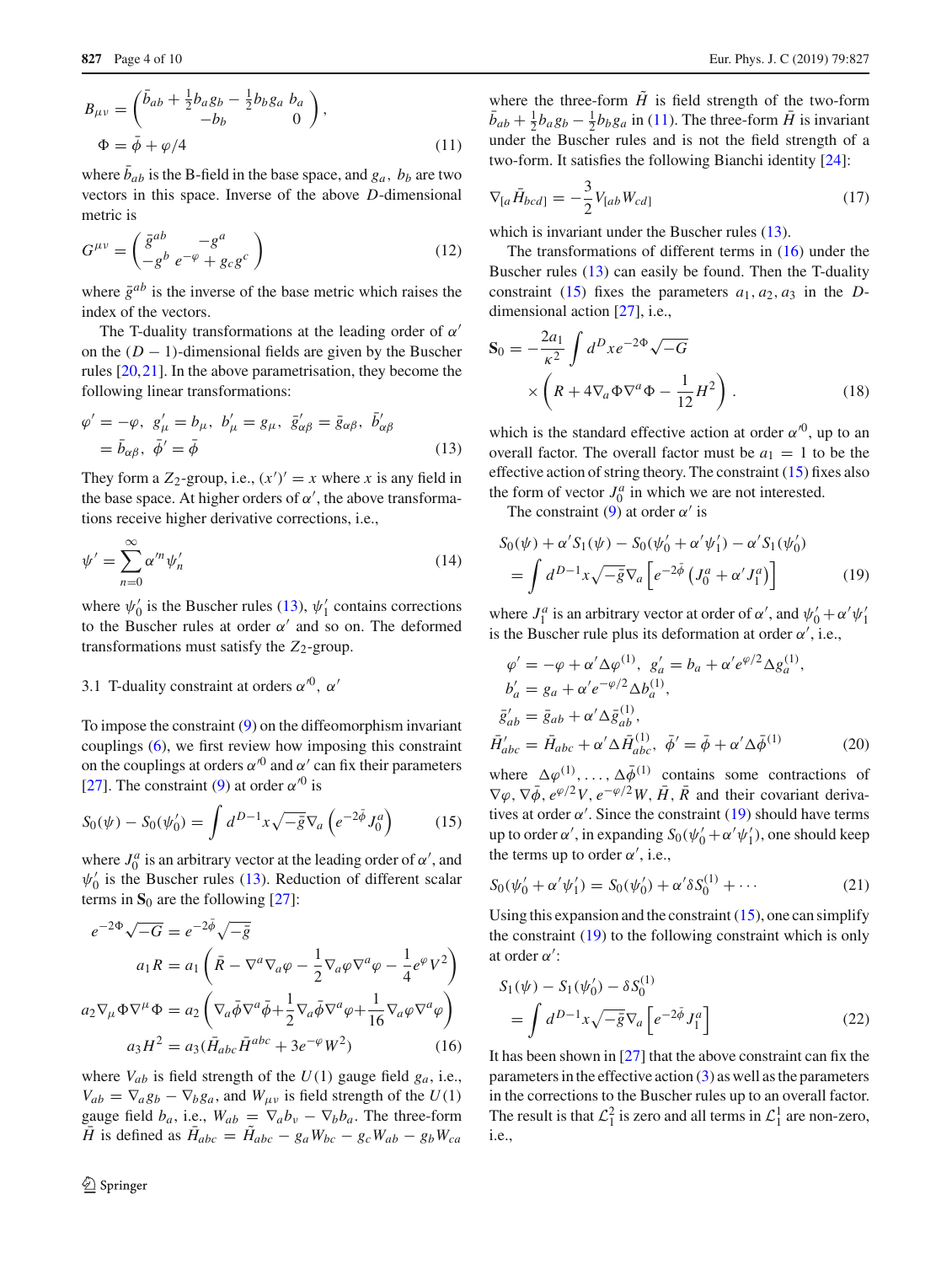<span id="page-4-5"></span>
$$
\mathbf{S}_{1} = \frac{-2b_{1}}{\kappa^{2}} \alpha' \int d^{D}x e^{-2\Phi} \sqrt{-G}
$$
  
 
$$
\times \left( R_{\alpha\beta\gamma\delta} R^{\alpha\beta\gamma\delta} - \frac{1}{2} H_{\alpha}{}^{\delta\epsilon} H^{\alpha\beta\gamma} R_{\beta\gamma\delta\epsilon} + \frac{1}{24} H_{\epsilon\delta\zeta} H^{\epsilon}{}_{\alpha}{}^{\beta} H^{\delta}{}_{\beta}{}^{\gamma} H^{\zeta}{}_{\gamma}{}^{\alpha} - \frac{1}{8} H_{\alpha\beta}{}^{\delta} H^{\alpha\beta\gamma} H_{\gamma}{}^{\epsilon\zeta} H_{\delta\epsilon\zeta} \right)
$$
(23)

Up to the overall factor  $b_1$ , the above couplings are the standard effective action of the string theory which has been found in [\[1](#page-8-0)] by the S-matrix calculations. For the bosonic string theory  $b_1 = 1/4$ , for the heterotic theory  $b_1 = 1/8$ and for the superstring theory  $b_1 = 0$ .

The corrections to the Buscher rules corresponding to the above action are the following [\[27](#page-9-13)]:

<span id="page-4-0"></span>
$$
\Delta \bar{g}_{ab}^{(1)} = 2b_1 \Big( e^{\varphi} V_a{}^c V_{bc} - e^{-\varphi} W_a{}^c W_{bc} \Big)
$$
  
\n
$$
\Delta \bar{\phi}^{(1)} = \frac{b_1}{2} \Big( e^{\varphi} V^2 - e^{-\varphi} W^2 \Big)
$$
  
\n
$$
\Delta \varphi^{(1)} = 2b_1 \Big( \nabla_a \varphi \nabla^a \varphi + e^{\varphi} V^2 + e^{-\varphi} W^2 \Big)
$$
  
\n
$$
\Delta g_a^{(1)} = b_1 \Big( 2e^{-\varphi/2} \nabla^b W_{ab} + e^{\varphi/2} \bar{H}_{abc} V^{bc}
$$
  
\n
$$
-4e^{-\varphi/2} \nabla^b \bar{\phi} W_{ab} \Big)
$$
  
\n
$$
\Delta b_a^{(1)} = -b_1 \Big( 2e^{\varphi/2} \nabla^b V_{ab} + e^{-\varphi/2} \bar{H}_{abc} W^b
$$
  
\n
$$
-4e^{\varphi/2} \nabla^b \bar{\phi} V_{ab} \Big)
$$
  
\n
$$
\Delta \bar{H}_{abc}^{(1)} = 12b_1 \nabla_{[a} (W_b{}^d V_{cd]}) - 3e^{\varphi/2} V_{[ab} \Delta g_{c]}^{(1)}
$$
  
\n
$$
-3e^{-\varphi/2} W_{[ab} \Delta b_{c]}^{(1)}
$$
\n(24)

Replacing these corrections into [\(20\)](#page-3-4), one finds the corresponding T-duality transformations at order  $\alpha'$  satisfy the *Z*2-group as well as the Bianchi identity [\(17\)](#page-3-5) [\[27](#page-9-13)]. The con-straint [\(22\)](#page-3-6) fixes also the vector  $J_1^a$  in which we are not interested.

# 3.2 T-duality constraint at order  $\alpha'^2$

We now study in details the constraint [\(9\)](#page-2-1) at order  $\alpha'^2$  to fix the 60 parameters in [\(6\)](#page-1-3). This constraint at order  $\alpha'^2$  is

<span id="page-4-1"></span>
$$
S_0(\psi) + \alpha' S_1(\psi) + \alpha'^2 S_2(\psi) - S_0(\psi'_0 + \alpha'\psi'_1 + \alpha'^2 \psi'_2) - \alpha' S_1(\psi'_0 + \alpha'\psi'_1) - \alpha'^2 S_2(\psi'_0) = \int d^{D-1}x \sqrt{-\bar{g}} \nabla_a \left[ e^{-2\bar{\phi}} \left( J_0^a + \alpha' J_1^a + \alpha'^2 J_2^a \right) \right] \tag{25}
$$

where  $J_2^a$  is an arbitrary vector at order  $\alpha'^2$ ,  $\alpha' \psi'_1$  represents the corrections to the Buscher rules at order  $\alpha'$ , e.g., [\(24\)](#page-4-0), and  $\alpha'^2 \psi_2'$  represents the corrections to the Buscher rules at order  $\alpha'^2$ , i.e.,

<span id="page-4-2"></span>
$$
\varphi' = -\varphi + \alpha' \Delta \varphi^{(1)} + \frac{1}{2} \alpha'^2 \Delta \varphi^{(2)},
$$

$$
g'_a = b_a + \alpha' e^{\varphi/2} \Delta g_a^{(1)} + \frac{1}{2} \alpha'^2 e^{\varphi/2} \Delta g_a^{(2)}
$$
  
\n
$$
b'_a = g_a + \alpha' e^{-\varphi/2} \Delta b_a^{(1)} + \frac{1}{2} \alpha'^2 e^{-\varphi/2} \Delta b_a^{(2)} ,
$$
  
\n
$$
\bar{g}'_{ab} = \bar{g}_{ab} + \alpha' \Delta \bar{g}_{ab}^{(1)} + \frac{1}{2} \alpha'^2 \Delta \bar{g}_{ab}^{(2)}
$$
  
\n
$$
\bar{H}'_{abc} = \bar{H}_{abc} + \alpha' \Delta \bar{H}_{abc}^{(1)} + \frac{1}{2} \alpha'^2 \Delta \bar{H}_{abc}^{(2)}
$$
  
\n
$$
\bar{\phi}' = \bar{\phi} + \alpha' \Delta \bar{\phi}^{(1)} + \frac{1}{2} \alpha'^2 \Delta \bar{\phi}^{(2)}
$$
\n(26)

where  $\Delta \varphi^{(2)}, \ldots, \Delta \bar{\varphi}^{(2)}$  contains all contractions of  $\nabla \varphi$ ,  $\nabla \bar{\phi}$ ,  $e^{\varphi/2}V$ ,  $e^{-\varphi/2}W$ ,  $\bar{H}$ ,  $\bar{R}$  and their covariant derivatives at order  $\alpha'^2$  with unknown coefficients. Since the con-straint [\(25\)](#page-4-1) should have terms up to order  $\alpha'^2$ , in expanding  $S_0(\psi_0' + \alpha' \psi_1' + \alpha'^2 \psi_2')$  and  $\alpha' S_1(\psi_0' + \alpha' \psi_1')$ , one should keep the terms up to order  $\alpha'^2$ , i.e.,

$$
S_0(\psi'_0 + \alpha' \psi'_1 + \alpha'^2 \psi'_2) = S_0(\psi'_0) + \alpha' \delta S_0^{(1)}
$$
  
+  $\alpha'^2 \delta S_0^{(2)} + \cdots$   
 $\alpha' S_1(\psi'_0 + \alpha' \psi'_1) = \alpha' S_1(\psi'_0) + \alpha'^2 \delta S_1^{(1)} + \cdots$  (27)

Using these expansions and the constraints  $(15)$  and  $(22)$ , one can simplify the constraint [\(25\)](#page-4-1) to the following constraint which is only at order  $\alpha'^2$ :

<span id="page-4-4"></span>
$$
S_2(\psi) - S_2(\psi'_0) - \delta S_0^{(2)} - \delta S_1^{(1)}
$$
  
= 
$$
\int d^{D-1}x \sqrt{-\bar{g}} \nabla_a \left[ e^{-2\bar{\phi}} J_2^a \right]
$$
 (28)

The speculation is that this constraint as well as the constraint that the T-duality transformations should satisfy the  $Z_2$ -group and the anomalous Bianchi identity  $(17)$  may fix all parameters in the diffiomorphism invariant couplings [\(6\)](#page-1-3).

The T-duality transformations  $(26)$  should satisfy the  $Z_2$ group. This produces the following constraint between the corrections at orders  $\alpha'$  and  $\alpha'^2$ :

<span id="page-4-3"></span>
$$
-\Delta \varphi^{(2)}(\psi) + \Delta \varphi^{(2)}(\psi'_0) + 2\delta \Delta \varphi^{(1)}(\psi'_0) = 0
$$
  
\n
$$
\Delta b_a^{(2)}(\psi) + \Delta g_a^{(2)}(\psi'_0) + 2\delta \Delta g_a^{(1)}(\psi'_0) = 0
$$
  
\n
$$
\Delta g_a^{(2)}(\psi) + \Delta b_a^{(2)}(\psi'_0) + 2\delta \Delta b_a^{(1)}(\psi'_0) = 0
$$
  
\n
$$
\Delta \bar{g}_{ab}^{(2)}(\psi) + \Delta \bar{g}_{ab}^{(2)}(\psi'_0) + 2\delta \Delta \bar{g}_{ab}^{(1)}(\psi'_0) = 0
$$
  
\n
$$
\Delta \bar{H}_{abc}^{(2)}(\psi) + \Delta \bar{H}_{abc}^{(2)}(\psi'_0) + 2\delta \Delta \bar{H}_{abc}^{(1)}(\psi'_0) = 0
$$
  
\n
$$
\Delta \bar{\phi}^{(2)}(\psi) + \Delta \bar{\phi}^{(2)}(\psi'_0) + 2\delta \Delta \bar{\phi}^{(1)}(\psi'_0) = 0
$$
\n(29)

where we have used the  $Z_2$ -constraint at order  $\alpha'$  which are [\[27](#page-9-13)]

$$
-\Delta \varphi^{(1)}(\psi) + \Delta \varphi^{(1)}(\psi'_0) = 0
$$
  
\n
$$
\Delta b_a^{(1)}(\psi) + \Delta g_a^{(1)}(\psi'_0) = 0
$$
  
\n
$$
\Delta g_a^{(1)}(\psi) + \Delta b_a^{(1)}(\psi'_0) = 0
$$
  
\n
$$
\Delta \bar{g}_{ab}^{(1)}(\psi) + \Delta \bar{g}_{ab}^{(1)}(\psi'_0) = 0
$$
  
\n
$$
\Delta \bar{H}_{abc}^{(1)}(\psi) + \Delta \bar{H}_{abc}^{(1)}(\psi'_0) = 0
$$

<sup>2</sup> Springer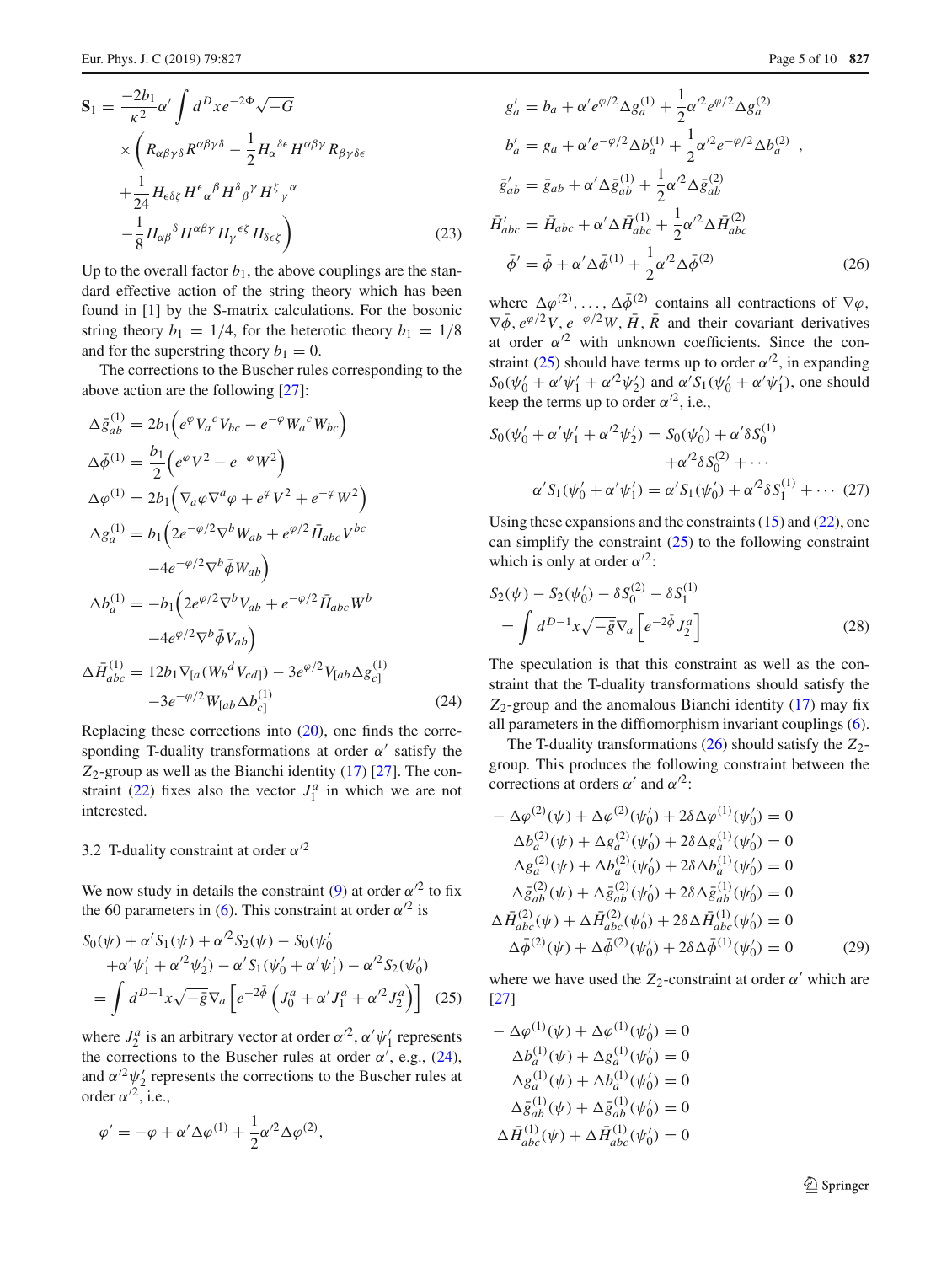$$
\Delta \bar{\phi}^{(1)}(\psi) + \Delta \bar{\phi}^{(1)}(\psi'_0) = 0 \tag{30}
$$

The perturbations  $\delta \Delta \varphi^{(1)}(\psi'_0), \ldots, \delta \Delta \bar{\varphi}^{(1)}(\psi'_0)$  in [\(29\)](#page-4-3) are defined as

$$
\Delta \varphi^{(1)}(\psi_0' + \alpha' \psi_1')
$$
  
\n
$$
= \Delta \varphi^{(1)}(\psi_0' + \alpha' \delta \Delta \varphi^{(1)}(\psi_0') + \cdots
$$
  
\n
$$
e^{\varphi/2}(\psi_0' + \alpha' \psi_1') \Delta g_a^{(1)}(\psi_0' + \alpha' \psi_1')
$$
  
\n
$$
= e^{-\varphi/2} \Delta g_a^{(1)}(\psi_0') + \alpha' e^{-\varphi/2} \delta \Delta g_a^{(1)}(\psi_0') + \cdots
$$
  
\n
$$
e^{-\varphi/2} (\psi_0' + \alpha' \psi_1') \Delta b_a^{(1)}(\psi_0' + \alpha' \psi_1')
$$
  
\n
$$
= e^{\varphi/2} \Delta b_a^{(1)}(\psi_0') + \alpha' e^{\varphi/2} \delta \Delta b_a^{(1)}(\psi_0') + \cdots
$$
  
\n
$$
\Delta \bar{g}_{ab}^{(1)}(\psi_0' + \alpha' \psi_1')
$$
  
\n
$$
= \Delta \bar{g}_{ab}^{(1)}(\psi_0') + \alpha' \delta \Delta \bar{g}_{ab}^{(1)}(\psi_0') + \cdots
$$
  
\n
$$
\Delta \bar{H}_{abc}^{(1)}(\psi_0' + \alpha' \psi_1')
$$
  
\n
$$
= \Delta \bar{H}_{abc}^{(1)}(\psi_0') + \alpha' \delta \Delta \bar{H}_{abc}^{(1)}(\psi_0') + \cdots
$$
  
\n
$$
\Delta \bar{\phi}^{(1)}(\psi_0' + \alpha' \psi_1')
$$
  
\n
$$
= \Delta \bar{\phi}^{(1)}(\psi_0') + \alpha' \delta \Delta \bar{\phi}^{(1)}(\psi_0') + \cdots
$$
  
\n(31)

where dots represent the perturbations at higher orders of  $\alpha'$ which do not appear in our calculations.

The Bianchi identity [\(17\)](#page-3-5) in terms of 3-form *H* and 1 forms *g*, *b* is  $dH = -(3/2)dg \wedge db$ . The T-dual fields should satisfy this identity as well, i.e.,

<span id="page-5-0"></span>
$$
d(\bar{H} + \alpha' \Delta \bar{H}^{(1)} + \frac{1}{2} \alpha'^2 \Delta \bar{H}^{(2)} + \cdots)
$$
  
=  $-\frac{3}{2} d(b + \alpha' e^{\varphi/2} \Delta g^{(1)} + \frac{1}{2} \alpha'^2 e^{\varphi/2} \Delta g^{(2)} + \cdots)$   
 $\wedge d(g + \alpha' e^{-\varphi/2} \Delta b^{(1)} + \frac{1}{2} \alpha'^2 e^{-\varphi/2} \Delta b^{(2)} + \cdots)$  (32)

This relation at order  $\alpha^{0}$  gives the Bianchi identity [\(17\)](#page-3-5). At order  $\alpha'$  it gives the following relation between the corrections to the Buscher rules at order  $\alpha'$ :

$$
\Delta \bar{H}^{(1)} = \tilde{H}^{(1)} - \frac{3}{2} \Big[ db \wedge (e^{-\varphi/2} \Delta b^{(1)}) + (e^{\varphi/2} \Delta g^{(1)}) \wedge dg \Big] \tag{33}
$$

where  $\tilde{H}^{(1)}$  is a  $U(1) \times U(1)$  invariant closed 3-form, i.e.,  $d\tilde{H}^{(1)} = 0$ , at order  $\alpha'$  which is odd under parity. The cor-rections [\(24\)](#page-4-0) satisfy this relation. At order  $\alpha'^2$ , the Bianchi identity [\(32\)](#page-5-0) produces the following relation between the corrections at orders  $\alpha'$  and  $\alpha'^2$ :

<span id="page-5-1"></span>
$$
\Delta \bar{H}^{(2)} = \tilde{H}^{(2)} - \frac{3}{2} \Big[ db \wedge (e^{-\varphi/2} \Delta b^{(2)}) + (e^{\varphi/2} \Delta g^{(2)}) \wedge dg + (e^{\varphi/2} \Delta g^{(1)}) \wedge d(e^{-\varphi/2} \Delta b^{(1)}) + d(e^{\varphi/2} \Delta g^{(1)}) \wedge (e^{-\varphi/2} \Delta b^{(1)}) \Big]
$$
(34)

where  $\tilde{H}^{(2)}$  is a closed 3-form, i.e.,  $d\tilde{H}^{(2)} = 0$ , which contains all contractions of  $\nabla \varphi$ ,  $\nabla \overline{\phi}$ ,  $e^{\varphi/2}V$ ,  $e^{-\varphi/2}W$ ,  $\overline{H}$ ,  $\overline{R}$  and their covariant derivatives at order  $\alpha'^2$  with unknown coefficients.

Therefore, the second order corrections  $\Delta \varphi^{(2)}$ ,  $\Delta g_a^{(2)}$ ,  $\Delta b_a^{(2)}$ ,  $\Delta \bar{g}_{ab}^{(2)}$  and  $\Delta \bar{\phi}^{(2)}$  should be all contractions of  $\nabla \varphi$ ,  $\nabla \bar{\varphi}$ ,  $e^{\varphi/2}V$ ,  $e^{-\varphi/2}W$ ,  $\bar{H}$ ,  $\bar{R}$  and their covariant derivatives at order  $\alpha'^2$  with unknown coefficients. The correction  $\Delta \bar{H}_{abc}^{(2)}$  is then can be calculated from [\(34\)](#page-5-1). All corrections should satisfy the  $Z_2$ -relations [\(29\)](#page-4-3). They produce some algebraic equations between the parameters of the corrections at order  $\alpha'^2$  and the parameter  $b_1$  in the corrections at order  $\alpha'$ , i.e., [\(24\)](#page-4-0). These parameters and the 60 parameters in the action [\(6\)](#page-1-3) should satisfy the constraint [\(28\)](#page-4-4) as well.

To use the constraint  $(28)$  one needs to reduce the cou-plings in [\(6\)](#page-1-3). The reduction of each term at order  $\alpha'^2$  is a very lengthy expression. However, the final result for the reduction of each term must be an invariant term under the  $U(1) \times U(1)$ gauge transformations. Using this fact as a constraint, the calculations of the reduction of  $S_2$  can be simplified greatly. The couplings in [\(6\)](#page-1-3) have only Riemann curvature,  $H, \nabla H$ ,  $\nabla \Phi$  and  $\nabla \nabla \Phi$ . So we need to reduce these terms and then contract them with the metric  $(12)$ . In the reduction of these terms, there are many terms which contains gauge field *ga* without its field strength. These terms must be cancelled at the end of the day for the scalar couplings. Hence, to simplify the calculation we drop those terms in the reduction of  $R_{\mu\nu\alpha\beta}$ ,  $H_{\mu\nu\alpha}$ ,  $\nabla_{\mu}H_{\nu\alpha\beta}$ ,  $\nabla_{\mu}\Phi$ ,  $\nabla_{\mu}\nabla_{\nu}\Phi$  and  $G^{\mu\nu}$  which have the gauge field *ga*. Using this simplification, the reduction of Riemann curvature becomes<sup>1</sup>

<span id="page-5-3"></span>
$$
R_{abcd} = \bar{R}_{abcd} + \frac{1}{4}e^{\varphi}(V_{ad}V_{bc} - V_{ac}V_{bd} - 2V_{ab}V_{cd})
$$
  
\n
$$
R_{abcy} = \frac{1}{4}e^{\varphi}(V_{bc}\nabla_a\varphi - V_{ac}\nabla_b\varphi - 2V_{ab}\nabla_c\varphi - 2\nabla_cV_{ab})
$$
  
\n
$$
R_{aycy} = \frac{1}{4}e^{\varphi}\left(e^{\varphi}V_a{}^bV_{cb} - \nabla_a\varphi\nabla_c\varphi - 2\nabla_c\nabla_a\varphi\right)
$$
(35)

All other components are either zero or related to the above terms by the Riemann symmetries. The reduction of different components of  $\nabla \nabla \Phi$  and  $\nabla \Phi$  become

<span id="page-5-4"></span>
$$
\nabla_a \nabla_b \Phi = \nabla_a \nabla_b \bar{\phi} + \frac{1}{4} \nabla_a \nabla_b \varphi
$$
  
\n
$$
\nabla_a \nabla_y \Phi = -\frac{1}{2} e^{\varphi} \left( V_{ab} \nabla^b \bar{\phi} + \frac{1}{4} V_{ab} \nabla^b \varphi \right)
$$
  
\n
$$
\nabla_y \nabla_y \Phi = \frac{1}{2} e^{\varphi} \left( \nabla_a \varphi \nabla^a \bar{\phi} + \frac{1}{4} \nabla_a \varphi \nabla^a \varphi \right)
$$
  
\n
$$
\nabla_a \Phi = \nabla_a \bar{\phi} + \frac{1}{4} \nabla_a \varphi; \quad \nabla_y \Phi = 0
$$
\n(36)

The reduction of different components of ∇ *H* and *H* become

<span id="page-5-5"></span>
$$
\nabla_a H_{bcd} = \frac{1}{2} (V_{ad} W_{bc} - V_{ac} W_{bd} + V_{ab} W_{cd} + 2 \nabla_a \bar{H}_{bcd}
$$
  

$$
\nabla_a H_{bcy} = \frac{1}{2} (e^{\varphi} \bar{H}_{bcd} V_a{}^d - W_{bc} \nabla_a \varphi + 2 \nabla_a W_{bc})
$$
  

$$
\nabla_y H_{bcd} = \frac{1}{2} e^{\varphi} (\bar{H}_{bda} V_c{}^a - \bar{H}_{cda} V_b{}^a - \bar{H}_{bca} V_d{}^a)
$$

<span id="page-5-2"></span><sup>&</sup>lt;sup>1</sup> We have used the package "xAct"  $\lceil 31 \rceil$  for performing the calculations in this paper.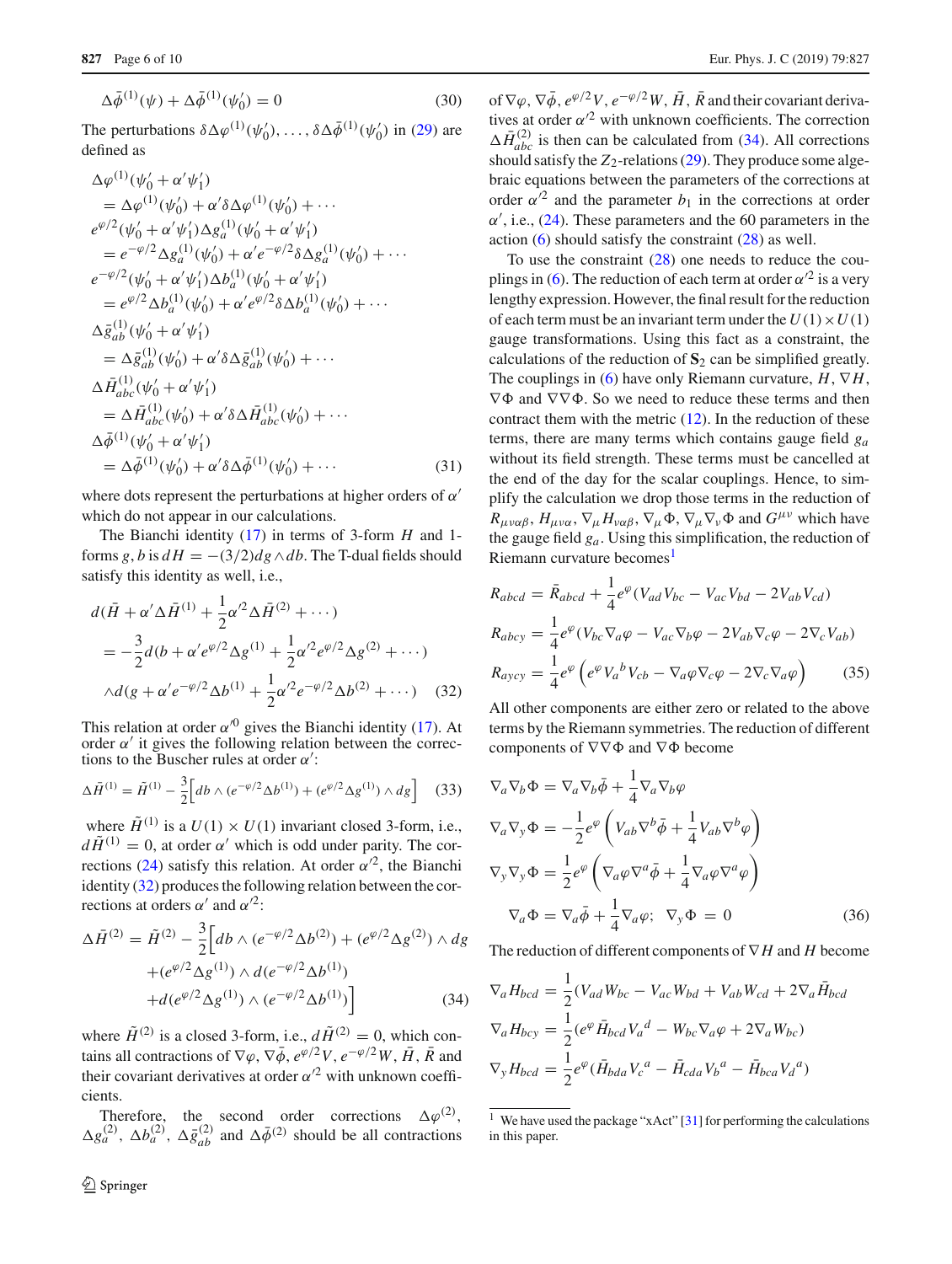$$
+\frac{1}{2}(W_{bd}\nabla_c\varphi - W_{cd}\nabla_b\varphi - W_{bc}\nabla_d\varphi)
$$
  

$$
\nabla_y H_{bcy} = \frac{1}{2}e^{\varphi}(\bar{H}_{bca}\nabla^a\varphi - V_c{}^aW_{ba} + V_b{}^aW_{ca})
$$
  

$$
H_{abc} = \bar{H}_{abc}; \quad H_{aby} = W_{ab}
$$
 (37)

The covariant derivatives on the right-hand side of  $(35)$ ,  $(36)$ and  $(37)$  are  $(D - 1)$ -dimensional, and the indices are raised by the inverse metric  $\bar{g}^{ab}$ . The reduction of inverse of the *D*-dimensional metric in this case also becomes

$$
G^{\mu\nu} = \begin{pmatrix} \bar{g}^{ab} & 0\\ 0 & e^{-\varphi} \end{pmatrix} \tag{38}
$$

Using above reductions, one can calculate the reduction of different scalar terms in [\(6\)](#page-1-3).

Then using the constraint  $(28)$ , one finds some equations involving the 60 parameters in [\(6\)](#page-1-3), the arbitrary parameters of  $J_2^a$  and the parameters of  $\Delta \varphi^{(2)}$ ,  $\Delta g_a^{(2)}$ ,  $\Delta b_a^{(2)}$ ,  $\Delta \bar{g}_{ab}^{(2)}$ ,  $\Delta \bar{\phi}^{(2)}$  and  $\tilde{H}^{(2)}$ . The parameters of  $\Delta \varphi^{(2)}$ ,  $\Delta g_a^{(2)}$ ,  $\Delta b_a^{(2)}$ ,  $\Delta \bar{g}_{ab}^{(2)}$ ,  $\Delta \bar{\phi}^{(2)}$  and  $\tilde{H}^{(2)}$  should also satisfy the constraints [\(29\)](#page-4-3) and [\(34\)](#page-5-1). To solve these constraints, one has to write the couplings in them in terms of independent couplings. Then coefficients of the independent couplings which involve the above parameters should be zero. To perform this last steps, one has to impose the following Bianchi identities into the constraints as well:

<span id="page-6-1"></span>
$$
R_{a[bcd]} = 0,
$$
  
\n
$$
\nabla_{[a} \overline{R}_{bc]de} = 0
$$
  
\n
$$
[\nabla, \nabla] \mathcal{O} = \overline{R} \mathcal{O}
$$
  
\n
$$
\nabla_{[a} V_{bc]} = 0
$$
  
\n
$$
\nabla_{[a} W_{bc]} = 0
$$
  
\n
$$
\nabla_{[a} \overline{H}_{bcd]} + \frac{3}{2} V_{[ab} W_{cd]} = 0
$$
\n(39)

To impose the last identity above, we contract it with tensors  $\nabla \varphi$ ,  $\nabla \bar{\varphi}$ ,  $e^{\varphi/2}V$ ,  $e^{-\varphi/2}W$ ,  $\bar{H}$ ,  $\bar{R}$  and their derivatives with arbitrary parameters and then add them to the constraints. To impose the first three identities above, we use the locally inertial frame in which these identities are automatically satisfied. In the locally inertial frame, the metric  $\bar{g}_{ab}$  takes its canonical form and its first derivatives are all vanish, i.e., ,

$$
\bar{g}_{ab} = \eta_{ab}, \quad \partial_a \bar{g}_{bc} = 0
$$

The second and higher derivatives of metric, however, are non-zero. In this coordinate, by rewriting the covariant derivative in terms of partial derivatives, one finds the first three identities in [\(39\)](#page-6-1) are satisfied. To satisfy the Bianchi identities  $dV = 0 = dW$  as well, in the couplings which involve derivatives of *V* and *W*, we rewrite them in terms of their gauge fields, i.e.,  $V_{ab} = \partial_a g_b - \partial_b g_a$  and  $W_{ab} =$  $\partial_a b_b - \partial_b b_a.$ 

After using the above steps to write the couplings in the constraints  $(28)$ ,  $(29)$  and  $(34)$  in terms of independent couplings in the local frame, one can set their coefficients to zero to produce some algebraic equations involving only the parameters. Interestingly, these algebraic equations fix all the 60 parameters in  $(6)$  in terms of  $b<sub>1</sub>$ , the overall factor at order  $\alpha'$  which should be  $b_1 = 1/4$  for the bosonic string theory. All 20 parameters in [\(7\)](#page-1-4) are non-zero and only 7 parameters in [\(8\)](#page-1-5) are non-zero. They are

<span id="page-6-0"></span> $S<sub>2</sub>$ 

$$
=\frac{-2b_1}{\kappa^2}\alpha'^2 \int d^D x e^{-2\Phi} \sqrt{-G}
$$
  
\n
$$
\times \left(-\frac{1}{12}H_{\alpha}^{\delta\epsilon}H^{\alpha\beta\gamma}H_{\beta\delta}^{\kappa}H_{\gamma}^{W}H_{\epsilon\iota}^{\mu}H_{\zeta\kappa\mu}
$$
  
\n
$$
+\frac{1}{30}H_{\alpha\beta}^{\delta}H^{\alpha\beta\gamma}H_{\gamma}\epsilon^{\epsilon}H_{\delta}^{W}H_{\epsilon\zeta}^{\mu}H_{\iota\kappa\mu}
$$
  
\n
$$
+\frac{3}{10}H_{\alpha\beta}^{\delta}H^{\alpha\beta\gamma}H_{\gamma}\epsilon^{\epsilon}H_{\delta\epsilon}^{\kappa}H_{\zeta}^{\kappa\mu}H_{\iota\kappa\mu}
$$
  
\n
$$
+\frac{13}{20}H_{\alpha}\epsilon^{\epsilon}H_{\beta}^{\kappa}H_{\gamma\epsilon\zeta}H_{\delta\kappa}R^{\alpha\beta\gamma\delta}
$$
  
\n
$$
+\frac{2}{5}H_{\alpha}\epsilon^{\epsilon}H_{\beta\epsilon}^{\kappa}H_{\gamma\zeta}^{\kappa}H_{\delta\kappa}R^{\alpha\beta\gamma\delta}
$$
  
\n
$$
+\frac{18}{5}H_{\alpha\gamma}^{\epsilon}H_{\beta}^{\epsilon}H_{\delta\zeta}^{\kappa}H_{\epsilon\kappa}R^{\alpha\beta\gamma\delta}
$$
  
\n
$$
-\frac{43}{5}H_{\alpha\gamma}^{\epsilon}H_{\beta}^{\epsilon}H_{\delta\zeta}^{\kappa}H_{\epsilon\kappa}R^{\alpha\beta\gamma\delta}
$$
  
\n
$$
-\frac{16}{5}H_{\alpha\gamma}^{\epsilon}H_{\beta\delta}^{\kappa}H_{\delta\epsilon}^{\kappa}H_{\zeta\kappa}R^{\alpha\beta\gamma\delta}
$$
  
\n
$$
-\frac{16}{5}H_{\alpha\gamma}^{\epsilon}H_{\delta\zeta}^{\kappa}H_{\epsilon}^{\kappa}H_{\zeta\kappa}R^{\alpha\beta\gamma\delta}
$$
  
\n
$$
-\frac{43}{5}R_{\alpha}\epsilon_{\gamma}^{\epsilon}R_{\delta\zeta}^{\k
$$

<sup>2</sup> Springer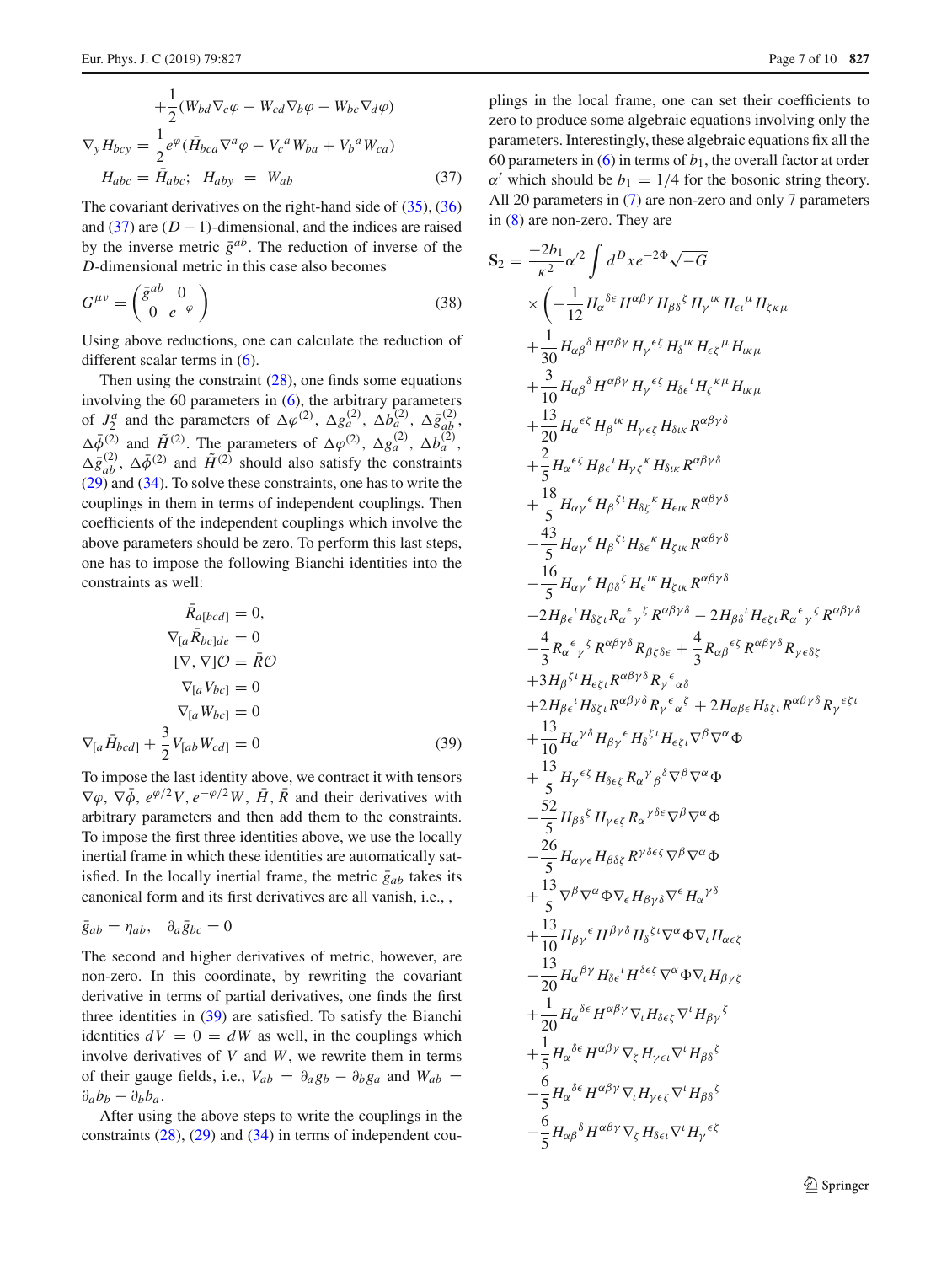$$
+\frac{17}{10}H_{\alpha\beta}{}^{\delta}H^{\alpha\beta\gamma}\nabla_{\iota}H_{\delta\epsilon\zeta}\nabla^{\iota}H_{\gamma}{}^{\epsilon\zeta}\bigg) \tag{40}
$$

Note that the 60 parameters are fixed when the Bianchi constraint [\(34\)](#page-5-1) is imposed as well as the T-duality constraint [\(28\)](#page-4-4) and  $(29)$ . If one only uses the constraint  $(28)$  and  $(29)$ , then 12 parameters of  $(6)$  remain arbitrary. It is the constraint  $(34)$ which fixes these 12 parameters as well.

The algebraic equations also fix some of the parameters in the T-duality transformations and the parameters of total derivative terms at order  $\alpha'^2$  in terms of  $b_1$ , and leave many of them to be arbitrary. Some of the arbitrary parameters in the T-duality transformations may be removed by the Bianchi identities and some of them are related to the coordinate transformations at order  $\alpha'^2$ . Even when all the arbitrary parameters are set to zero, there are still too may terms in the T-duality transformations at order  $\alpha'^2$ , so we do not write them explicitly. On the other hand, those corrections are only needed if one would like to extend the above couplings to the order  $\alpha'^3$  in the bosonic theory in which we are not interested in this paper. The important part of the calculations is that there are 60 relations between the 60 parameters in [\(6\)](#page-1-3) and the parameter  $b_1$ , i.e., the T-duality constraint fixes all 60 parameters at order  $\alpha'^2$  in terms of the overall factor of the couplings at order  $\alpha'$ ! This ends our illustration of the fact that the T-duality constraint on the effective action can fix uniquely the effective action of bosonic string theory at order  $\alpha'^2$ .

## <span id="page-7-0"></span>**4 Discussion**

In this paper, we have shown that imposing the gauge symmetries and the T-duality symmetry on the effective action of string theory for metric, *B*-field and dilaton at order  $\alpha'^2$ , can fix the effective action, i.e., [\(40\)](#page-6-0), up to an overall factor which is the overall factor of the effective action at order  $\alpha'$ . This is extension of the similar calculation at order  $\alpha'$ done in [\[27\]](#page-9-13) which fixes the effective action at order  $\alpha'$  up to the overall factor  $b_1$ , i.e.,  $(23)$ . In fact, the gauge symmetries require to have 60 couplings at order  $\alpha'^2$  with unfixed coefficients [\[2](#page-8-1)], and the T-duality symmetry which is imposed on the reduction of the effective action on a circle, fixes these 60 parameters.

In the base space, we have done the calculations in the local frame in which the first derivatives of the base metric is zero. After solving the constraints, we have imposed the solution for the parameters in the constraints  $(28)$ ,  $(29)$ ,  $(34)$ and found that they are satisfied even when the first derivative of metric is non-zero. It is as expected, because the constraints are some covariant identities. If they satisfy in one particular frame like the local inertial frame, they would satisfy in all other frames as well.

Most of the couplings in  $(40)$  are new couplings which have not been found in the literature by other methods in string theory. When *B*-field is zero, the couplings [\(40\)](#page-6-0) reduce to two Riemann cubed terms that their coefficients, after using the cyclic symmetry of the Riemann curvature, become exactly the same as the coefficients that have been found in [\[30](#page-9-16)] by the S-matrix method. These couplings are invariant under the field redefinitions. However, the couplings which have *B*-field are not invariant under the field redefinitions. When *B*-field is non-zero, one may check the couplings involving four fields with the corresponding four-point Smatrix elements in bosonic string theory. To check this comparison, one has to use a field redefinition that change the Riemann squared terms in  $(23)$  to the Gauss-Bonnet combination in which the propagators do not receive  $\alpha'$ -correction. That field redefinitions would then change the form of the couplings in [\(40\)](#page-6-0). The resulting couplings then may be checked with the corresponding S-matrix elements. We leave the details of this calculation for the future works.

We have found that seven dilaton couplings in  $(8)$  are nonzero. On the other hand, it is known that the couplings at order  $\alpha'^2$  depends on the effective action at order  $\alpha'$  [\[28](#page-9-14)]. We have used the minimal action [\(23\)](#page-4-5) and the corresponding T-duality transformations  $(24)$ . Using another scheme for the couplings at order  $\alpha'$ , some of the parameters in [\(40\)](#page-6-0) may be changed. It would be interesting to check if there is a scheme for the couplings at order  $\alpha'$  for which all the dilaton couplings in [\(8\)](#page-1-5) become zero.

We have found the effective action  $(40)$  by imposing only the symmetries of string theory, i.e., the *B*-field gauge invariance, diffeomorphism and T-duality invariances. As a result, the effective action [\(40\)](#page-6-0) is background independent. However, the total derivative terms are ignored in imposing the T-duality constraint. Hence the effective action [\(40\)](#page-6-0) is valid for all backgrounds that have no boundary. It would be interesting to take into account in details the total derivative terms to find the boundary terms as well as the bulk terms for the general case that the background has boundary.

We have done the calculations in the curved base space to make sure that the constraints  $(28)$ ,  $(29)$ ,  $(34)$  are satisfied in full details. We have performed the calculations in flat base space as well and found exactly the same parameters for [\(6\)](#page-1-3) as in [\(40\)](#page-6-0). In the T-duality calculations at order  $\alpha'$  [\[27\]](#page-9-13) which have correctly reproduced the effective action at order  $\alpha'$ , it is also assumed that the base space is flat. Hence, for the calculations at the higher orders of  $\alpha'$  which would be very lengthy calculations, one may safely assume the base space is flat. The most simple calculations at order  $\alpha'^3$  is for superstring theory in which the T-duality transformations have no deformation at orders  $\alpha'$  and  $\alpha'^2$ . It would be interesting to perform this calculations at order  $\alpha'^3$  in the superstring to find the *B*-field couplings which are not known in the literature.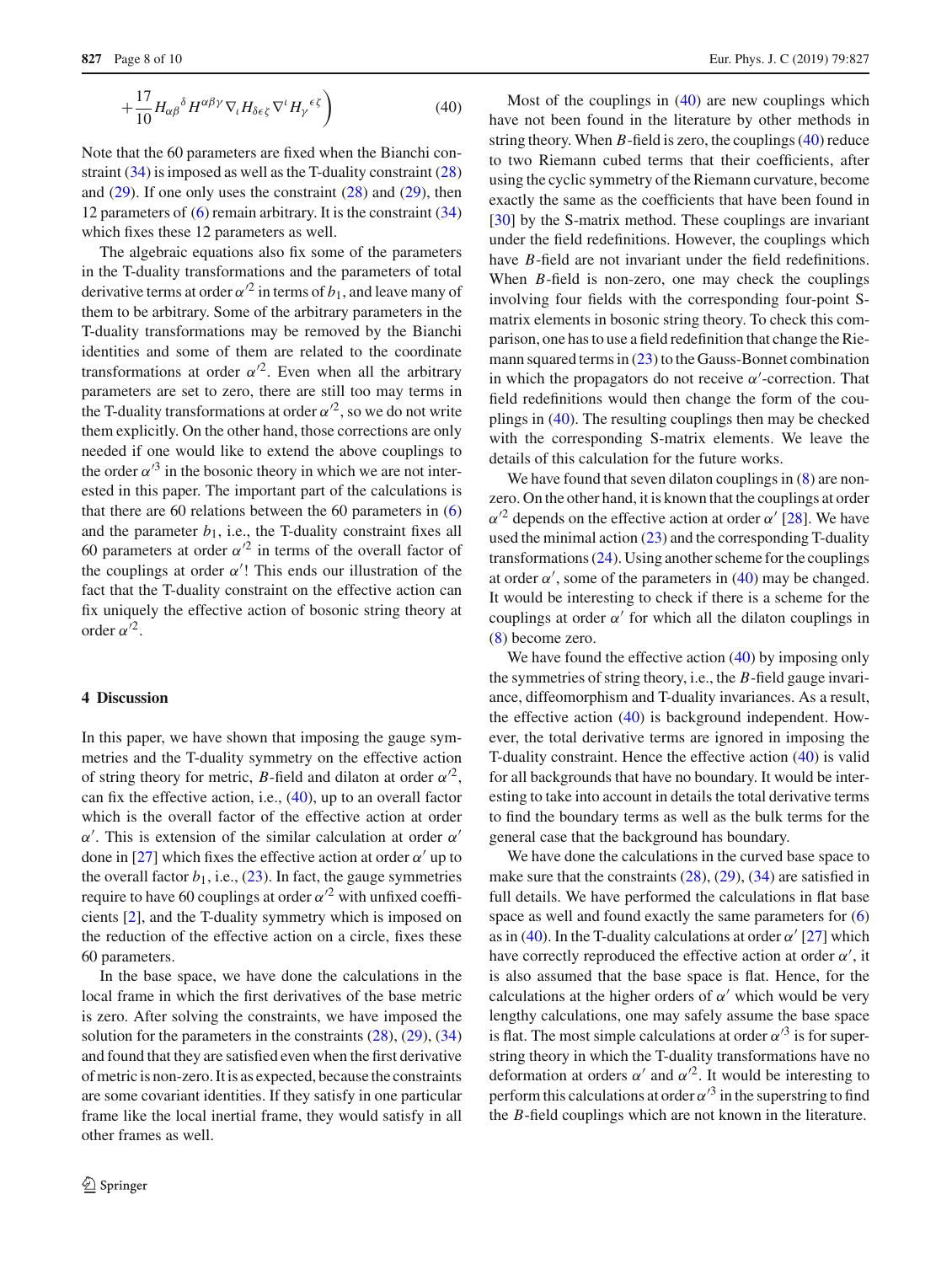If one extends the calculations in the bosonic theory to the order  $\alpha'^3$ , one would find a set of couplings which are proportional to  $b_1$  and another set of couplings that their overall factor is arbitrary. The comparison with the four-point Smatrix elements dictates that this factor should be  $\zeta(3)$ . At order  $\alpha'^4$ , again one should find a set of couplings which are proportional to  $b_1$ , a set of couplings proportial to  $\zeta(3)$  and some other sets of couplings that their overall factor may be fixed by the corresponding S-matrix elements. Continuing these logic, one would find sets of couplings at each order of  $\alpha'$  which are proportional to  $b_1$ . Hence, one expects the T-duality constraint produces a set of couplings at each order of  $\alpha'$  that are proportional to  $b_1$ . They form a complete set of couplings which would be invariant under the T-duality transformations at all orders of  $\alpha'$ . That T-dual set of couplings may have de Sitter solution [\[32](#page-9-18)]. It would be interesting to find this T-dual set.

In this paper, while we have deformed the T-duality transformations, we have assumed the gauge transformations are the standard diffeomorphisms and *B*-field gauge transformations which are the correct transformations in the bosonic and superstring theories. In the superstring theory  $b_1 = 0$ , hence, the couplings [\(40\)](#page-6-0) are zero in the superstring theory as expected. On the other hand, the 60 parameters in [\(40\)](#page-6-0) do not dependent on the dimension of spacetime. That does not indicate the result  $(40)$  is valid also for the heterotic theory for  $b_1 = 1/8$ . The reason is that in the heterotic theory the *B*-field gauge transformation is deformed at order  $\alpha'$  which is resulted from the Green-Schwarz anomaly cancellation mechanism [\[33](#page-9-19)]. To produce the heterotic result, one has to add to the couplings [\(6\)](#page-1-3) the fixed couplings at order  $\alpha'^2$  which are resulted from the deformed gauge transformations, i.e.,  $-\frac{\alpha'^2}{12}\Omega_{\mu\nu\alpha}\Omega^{\mu\nu\alpha}$  where  $\Omega$  is the three-form Chern–Simons which can be written in terms of spin connection,

$$
\Omega_{\mu\nu\alpha} = \omega_{[\mu i}{}^{j} \partial_{\nu} \omega_{\alpha]j}{}^{i} + \frac{2}{3} \omega_{[\mu i}{}^{j} \omega_{\nu j}{}^{k} \omega_{\alpha]k}{}^{i} ;
$$
  
\n
$$
\omega_{\mu i}{}^{j} = \partial_{\mu} e_{\beta}{}^{j} e^{\beta}{}_{i} - \Gamma_{\mu\beta}{}^{\gamma} e_{\gamma}{}^{j} e^{\beta}{}_{i}
$$
\n(41)

where  $e_{\mu}^{\ \ i}e_{\nu}^{\ \ j}\eta_{ij} = G_{\mu\nu}$ . Adding this term, the corresponding T-duality transformations and the 60 parameters in [\(6\)](#page-1-3) may be fixed in the heterotic theory. We didn't perform this calculations, however, one expects all parameters in  $(6)$  to be zero. Similar calculation at order  $\alpha'$  has been done in [\[27](#page-9-13)]. The T-duality structure of the couplings in the heterotic theory has been studied in [\[34](#page-9-20)[–38\]](#page-9-21) in the DFT formalism.

There is another deformation of *B*-field gauge transformations which correspond to the Chiral string theory [\[39](#page-9-22)]. The deformation at order  $\alpha'$  is the same as the deformation in the heterotic theory in which spin connection is replaced by the Christoffel connection [\[40](#page-9-23)]. The low energy effective action of this theory at the leading order, is given by the T-duality invariant action [\(18\)](#page-3-8) and at the order  $\alpha'$ , it is

given by the T-duality invariant coupling  $H^{\mu\nu\alpha} \Omega_{\mu\nu\alpha}$  [\[41\]](#page-9-24)<sup>[2](#page-8-5)</sup> where the three-form Chern–Simons  $\Omega_{\mu\nu\alpha}$  is resulted from the deformed gauge transformation, i.e.,

$$
\mathbf{\Omega}_{\mu\nu\alpha} = \Gamma_{[\mu\beta}{}^{\gamma} \partial_{\nu} \Gamma_{\alpha]\gamma}{}^{\beta} + \frac{2}{3} \Gamma_{[\mu\beta}{}^{\gamma} \Gamma_{\nu\gamma}{}^{\lambda} \Gamma_{\alpha]\lambda}{}^{\beta} \tag{42}
$$

To find the effective action at order  $\alpha'^2$ , one has to add to the couplings [\(6\)](#page-1-3) the fixed couplings at order  $\alpha'^2$ , i.e.,  $-\frac{\alpha^2}{12}\Omega_{\mu\nu\alpha}\Omega^{\mu\nu\alpha}$ . Adding this term, the corresponding Tduality transformations and the 60 parameters in [\(6\)](#page-1-3) may be fixed in the Chiral string theory by the T-duality constraint method. It would be interesting to perform this calculation to find the  $\alpha'^2$ -order terms. This theory has been studied in the DFT formalism in [\[42](#page-9-25)[,43](#page-9-26)].

In general, both the diffeomorphisms and the *B*-field gauge transformations may receive higher derivative deformations in a general gauge invariant higher-derivative theory. One may impose these gauge transformations and the deformed T-duality transformations to study the effective action of a higher-derivative theory which is invariant under the gauge transformations and under the T-duality transformations. The effective action at the leading order of  $\alpha'$  is given by [\(18\)](#page-3-8). At order  $\alpha'$ , the parity invariant part of the effective action would be more general than the action  $(23)$ . It would be interesting to find this effective action.

**Acknowledgements** This work is supported by Ferdowsi University of Mashhad under grant 1/50251(1398/04/31).

**Data Availability Statement** This manuscript has no associated data or the data will not be deposited. [Authors' comment: The results in this paper are obtained analytically, hence, it does not use any data.]

**Open Access** This article is distributed under the terms of the Creative Commons Attribution 4.0 International License [\(http://creativecomm](http://creativecommons.org/licenses/by/4.0/) [ons.org/licenses/by/4.0/\)](http://creativecommons.org/licenses/by/4.0/), which permits unrestricted use, distribution, and reproduction in any medium, provided you give appropriate credit to the original author(s) and the source, provide a link to the Creative Commons license, and indicate if changes were made. Funded by SCOAP<sup>3</sup>.

### **References**

- <span id="page-8-0"></span>1. R.R. Metsaev, A.A. Tseytlin, Nucl. Phys. B**293**, 385 (1987). [https://](https://doi.org/10.1016/0550-3213(87)90077-0) [doi.org/10.1016/0550-3213\(87\)90077-0](https://doi.org/10.1016/0550-3213(87)90077-0)
- <span id="page-8-1"></span>2. M.R. Garousi, H. Razaghian. [arXiv:1905.10800](http://arxiv.org/abs/1905.10800) [hep-th]
- <span id="page-8-2"></span>3. J. Scherk, J.H. Schwarz, Phys. Lett. **52B**, 347 (1974). [https://doi.](https://doi.org/10.1016/0370-2693(74)90059-8) [org/10.1016/0370-2693\(74\)90059-8](https://doi.org/10.1016/0370-2693(74)90059-8)
- <span id="page-8-3"></span>4. T. Yoneya, Prog. Theor. Phys. **51**, 1907 (1974). [https://doi.org/10.](https://doi.org/10.1143/PTP.51.1907) [1143/PTP.51.1907](https://doi.org/10.1143/PTP.51.1907)
- <span id="page-8-4"></span>5. C.G. Callan Jr., E.J. Martinec, M.J. Perry, D. Friedan, Nucl. Phys. B **262**, 593 (1985). [https://doi.org/10.1016/0550-3213\(85\)90506-1](https://doi.org/10.1016/0550-3213(85)90506-1)
- 6. E.S. Fradkin, A.A. Tseytlin, Phys. Lett. **158B**, 316 (1985). [https://](https://doi.org/10.1016/0370-2693(85)91190-6) [doi.org/10.1016/0370-2693\(85\)91190-6](https://doi.org/10.1016/0370-2693(85)91190-6)

<span id="page-8-5"></span><sup>&</sup>lt;sup>2</sup> The parameter  $b_1$ , in the parity invariant action [\(23\)](#page-4-5), corresponding to the Chiral string is  $b_1 = 0$ .